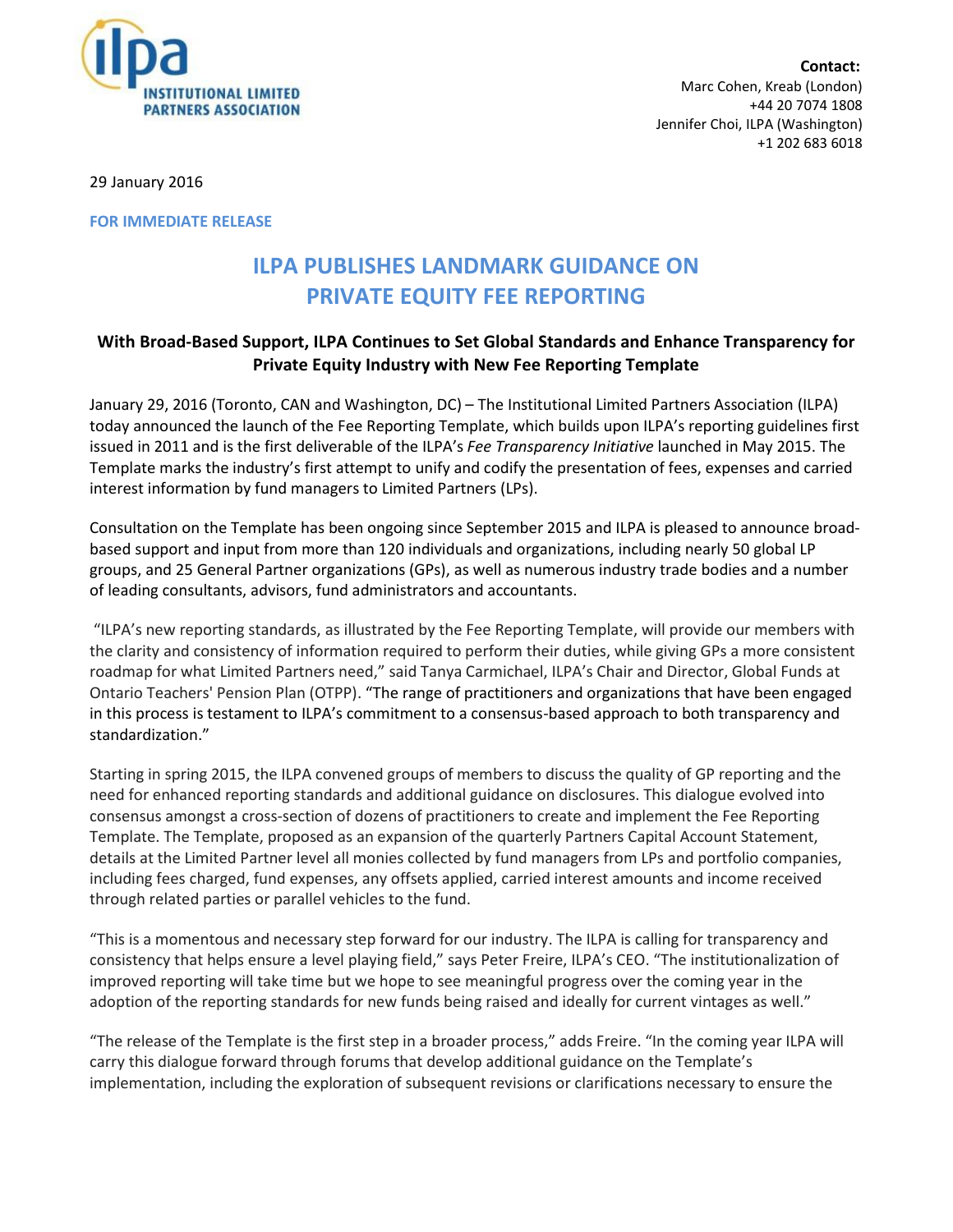

**Contact:** Marc Cohen, Kreab (London) +44 20 7074 1808 Jennifer Choi, ILPA (Washington) +1 202 683 6018

widest adoption possible. This is very much in line with ILPA's mission to develop and advance best practices for limited partners and the wider industry."

In addition to the Fee Reporting Template, the Initiative has produced a white paper recommending an expanded role for third parties and Advisory Boards with respect to fund compliance reviews, as well as recommended guidance to be appended to the ILPA Private Equity Principles, last updated in 2011. Both documents will be published in February. ILPA will undertake a comprehensive review of the ILPA Private Equity Principles beginning later in 2016.

For a copy of the ILPA Fee Reporting Template, ILPA Private Equity Principles, or to access ILPA's previously released reporting guidelines and templates, please visit www.ilpa.org.

## **About ILPA**

The ILPA is the leading global, member-driven organization dedicated to advancing the interests of private equity Limited Partners through industry-leading education programs, independent research, best practices, networking opportunities and global collaborations.

## **Organizations Endorsing the Fee Transparency Template**

As of January 28<sup>th</sup>, the following LP organizations have endorsed the Fee Reporting Template:

| AP <sub>2</sub>                | DC Retirement Board             |
|--------------------------------|---------------------------------|
| APG                            | Florida SBA                     |
| <b>BBC Pension</b>             | Guardian Life Insurance Company |
| Bonanza Oil Company            | of America                      |
| CalPERS                        | Kentucky Retirement System      |
| <b>CalSTRS</b>                 | MetLife                         |
| Canada Pension Plan Investment | New York State Common           |
| Board (CPPIB)                  | <b>Retirement Fund</b>          |
| <b>CMPA</b>                    | <b>Ohio PERS</b>                |
| Colorado PERA                  | Ohio SERS                       |

Ontario Teachers' Pension Plan Oregon State Treasury Pennsylvania PSERS San Diego County Employees Retirement Association (SDCERA) South Carolina Retirement System Investment Commission Teacher Retirement System of Texas (TRS)

As of January 28<sup>th</sup>, 25 GP organizations have provided input and expressed support for the Fee Reporting Template, with The Carlyle Group and TPG among those expressly endorsing the Template's adoption. Updated lists of GP organizations that have endorsed the Template will be made available in future.

In addition, the following third parties and fund of funds have been instrumental to the development of the Template and related guidance and intend to support the adoption and implementation of the Template:

| Cambridge Associates    | <b>Conifer Financial Services</b> | <b>Upwelling Capital</b> |
|-------------------------|-----------------------------------|--------------------------|
| Capital Analytics       | Pathway Capital Management        |                          |
| <b>CEM Benchmarking</b> | TorreyCove Capital Partners       |                          |

Finally, the ILPA effort is closely coordinated with the AltExchange Alliance, a coalition of LPs, GPs and software providers including eFront and SunGard, working to produce a uniform standard to facilitate the accuracy and efficiency of the electronic exchange of portfolio data information. The ILPA Fee Reporting Template will be reflected in the AltExchange data standard and definitions to facilitate the Template's adoption. ILPA is an AltExchange member and serves on its Board. More information on the AltExchange data standard is available at [www.altexchange.com.](http://www.altexchange.com/)